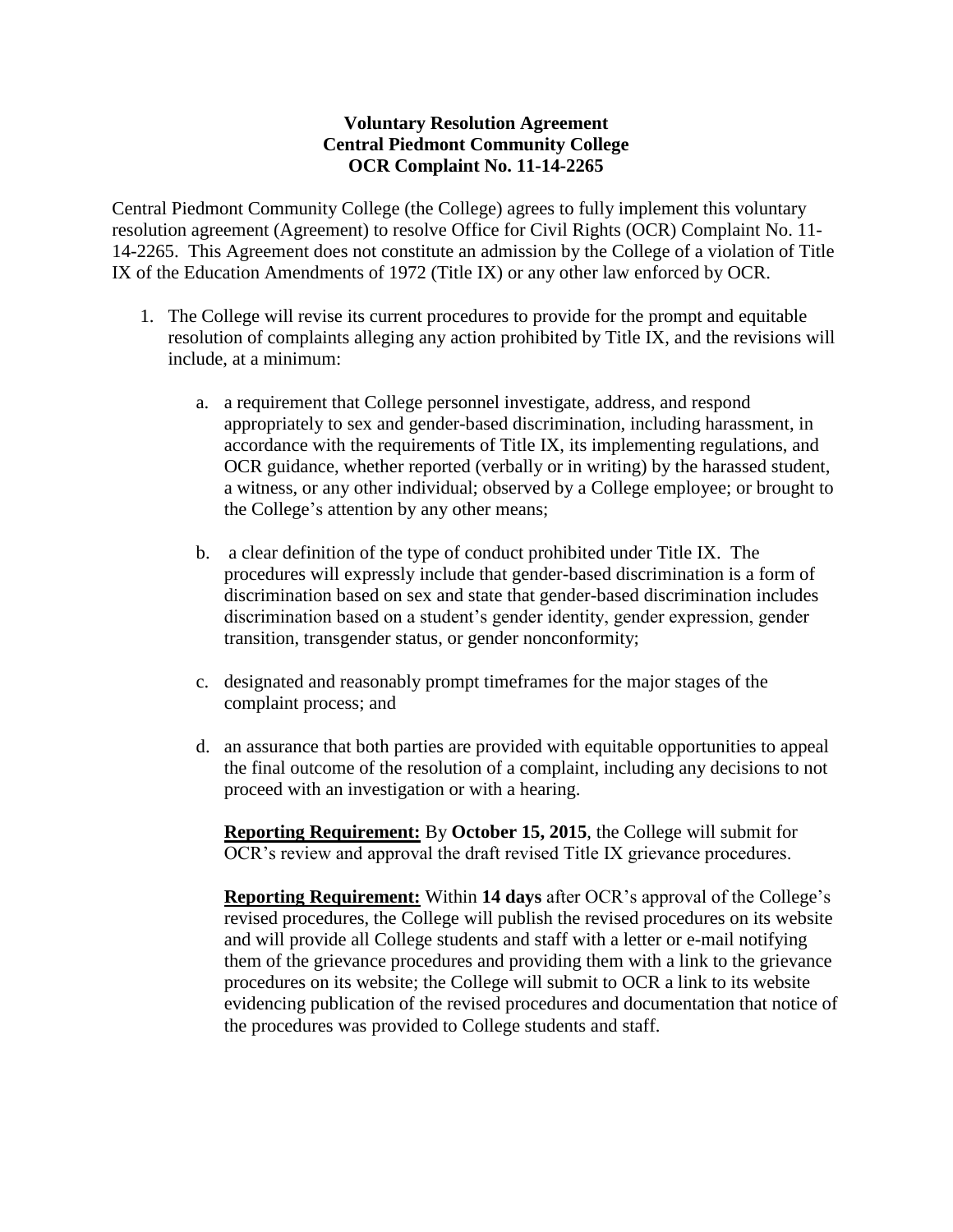- 2. The College shall communicate through its website, publications, and training materials that all students have the right to use the bathroom that coincides with their gender identity.
- 3. The College will change a student's official record to reflect a change in legal name or gender upon receipt of documentation that such change has been made pursuant to a court order, amendment of state or federally-issued identification, or other appropriate documentation. The College shall communicate through its website, publications, and training materials that to the extent the College is not legally required to use a student's legal name and gender on College records or documents, the College shall use the name and gender preferred by the student. The College will make it clear that the student need not change his or her official records as a condition of being addressed by the name or gender of the student's choice.
- 4. The College will ensure that all College staff, including security personnel, receive training on gender-based discrimination and harassment and coverage of transgender students under Title IX and any related policies or procedures developed as a result of this agreement.

**Reporting Requirement:** By October 15, 2015, the College will provide for OCR's review and approval a copy of the proposed communications as outlined in Provisions 2 - 3 above. The College will disseminate the new communications no later than 15 days following OCR's approval. Within 15 days of OCR's approval, the College will provide OCR with documentation confirming that it published these communications on its website, publications, and training materials.

**Reporting Requirement:** By October 15, 2015, the College will provide OCR with a copy of the online non-discrimination training materials that College employees are required to complete annually.

**Reporting Requirement:** Within 15 days of OCR's approval, the College will provide OCR with confirmation that the training required by provision 4, above, has been implemented and shall be given to all College employees on their next annual training and each subsequent annual training.

## STUDENT-SPECIFIC RELIEF

With regard to the Complainant, the College agrees to:

- 1. Confirm that there is no record of any disciplinary action in Complainant's official disciplinary record and any other records where suspension disciplinary action would typically appear.
- 2. Provide the Complainant with copies of the policies, websites, publications and training materials updated as described herein.